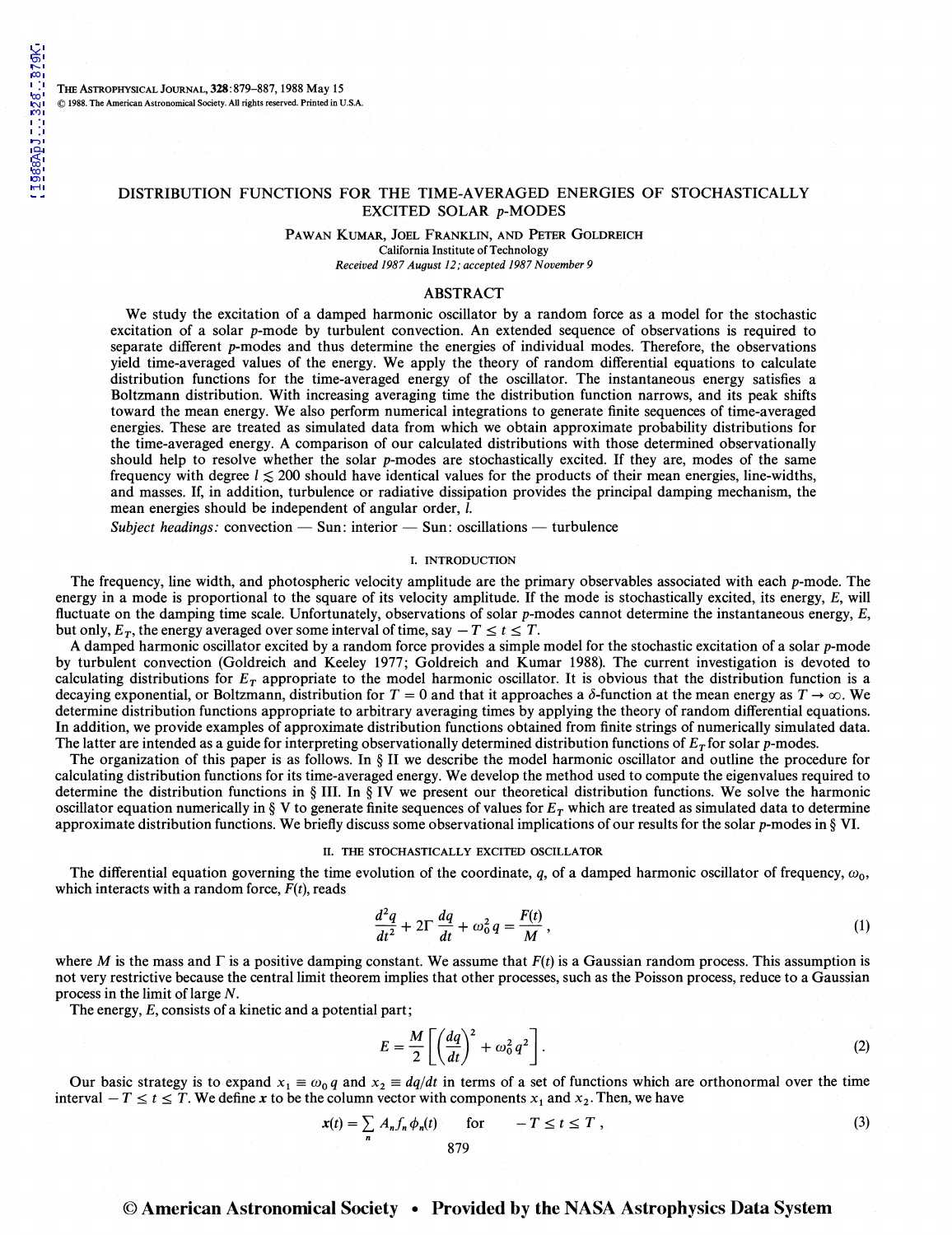1988ApJ...328..879K

#### 880 KUMAR, FRANKLIN, AND GOLDREICH Vol. 328

where the  $\phi_n$  are two-component functions which satisfy

$$
\int_{-T}^{T} dt \phi_m^{\dagger}(t) \cdot \phi_n(t) = \delta_{m,n} , \qquad (4)
$$

the  $f_n$  are uncorrelated, random, Gaussian variables with unit variance, and the  $A_n$  are constants. Equation (3) is an extension of the Karhunen-Loéve expansion (Davenport and Root 1958) to two stochastic processes.

To determine  $A_m f_m$ , we take the dot product of both sides of equation (3) by  $\phi_m^+$ , then integrate over  $-T \le t \le T$ .<sup>1</sup> Next, we multiply  $A_m f_m$  by  $A_n^* f_n^*$  and take the expectation value of the resulting expression.<sup>2</sup> This procedure yields

$$
\langle A_m A_n^* f_m f_n^* \rangle = \int_{-T}^{T} dt_1 \int_{-T}^{T} dt_2 \left[ \phi_m^{\dagger}(t_1) \cdot \langle x(t_1) x^{\dagger}(t_2) \rangle \cdot \phi_n(t_2) \right]. \tag{5}
$$

Since  $\langle f_m f_n^* \rangle = \delta_{n,m}$ , the  $\phi_n$  must satisfy the integral equation

$$
\int_{-T}^{T} dt_2 \mathcal{R}(t_1, t_2) \cdot \phi_n(t_2) = \lambda_n \phi_n(t_1) , \qquad (6)
$$

where

$$
\mathcal{R}(t_1, t_2) = \langle x(t_1)x^{\dagger}(t_2) \rangle \tag{7}
$$

is a 2 x 2 matrix. Thus,  $\phi_n$  is an eigenfunction of the integral operator defined by equation (6) and  $A_n$  is the square root of the corresponding eigenvalue,  $\lambda_n$ . We may now rewrite equation (3) as

$$
x(t) = \sum_{n} (\lambda_n)^{1/2} f_n \phi_n(t) . \tag{8}
$$

We note that  $\phi_2$  is the time derivative of  $\phi_1$ . To prove this we multiply equation (8) by  $f_n^*$  and take the expectation value of both sides. This yields

$$
\langle f_n^* x(t) \rangle = (\lambda_n)^{1/2} \phi_n(t) \quad \text{or} \quad (\phi_n)_1 = \langle f_n^* x_1(t) \rangle / (\lambda_n)^{1/2} \quad \text{and} \quad (\phi_n)_2 = \langle f_n^* x_2(t) \rangle / (\lambda_n)^{1/2} . \tag{9}
$$

But by definition  $x_2 = \omega_0^{-1} dx_1/dt$ . Therefore, the above equation implies that  $(\phi_n)_2 = \omega_0^{-1} d(\phi_n)_1/dt$ .

The operator defined by equation (6) is easily shown to be hermitian. Thus, the eigenvalues,  $\lambda_n$ , are real. Furthermore, rewriting equation (5) using  $|A_n|^2 = \lambda_n$  yields

$$
\lambda_n = \left\langle \left| \int_{-T}^T dt_1 \, \phi_n^{\dagger}(t_1) \cdot x(t_1) \right|^2 \right\rangle, \tag{10}
$$

which proves that the  $\lambda_n$  are positive. Because the matrix  $\mathcal R$  is real, the eigenfunctions can be chosen to be real. Also, since *x* is real the  $f_n$  must be real.

To evaluate the average energy,  $E_T$ , we integrate  $|x|^2$  using equation (8) and the orthonormality property of the  $\phi_n$ ;

$$
E_T \equiv \frac{1}{2T} \int_{-T}^{T} dt \ E = \frac{M}{4T} \int_{-T}^{T} dt \ x^{\dagger} \cdot x = \frac{M}{4T} \sum_{n} \lambda_n f_n^2 \equiv \sum_{n} y_n \ . \tag{11}
$$

Since  $f_n$  is a Gaussian random variable with unit variance and zero mean the probability distribution for  $y_n$ ,  $P(y_n)$ , is

$$
P(y_n) = \left(\frac{4T}{\pi M y_n \lambda_n}\right)^{1/2} \exp\left(\frac{-4T y_n}{M \lambda_n}\right),\tag{12}
$$

and the characteristic function,  $\mathscr{C}_{v_n}(\omega_E)$ , is

$$
\mathcal{C}_{y_n}(\omega_E) = 1/(1 - iM\omega_E \lambda_n/4T)^{1/2} \tag{13}
$$

The characteristic function for  $E_T$  is just the product of the  $\mathscr{C}_{v_n}(\omega_E)$ .

$$
\mathscr{C}_{E_T}(\omega_E) = \prod_n \frac{1}{(1 - iM\omega_E \lambda_n/4T)^{1/2}}.
$$
\n(14)

The inverse Fourier transform of equation (14) gives the probability distribution,  $P(E_T)$ , for  $E_T$ . Thus, our main task is to determine the eigenvalues of equation (6). We develop a procedure for doing this in the next section.

### III. DETERMINING THE EIGENVALUES

This section is divided into three parts. In § IIIa we calculate the correlation matrix  $\mathcal R$  by solving equation (1) for *x*. Next, in § IIIb, we transform the integral equation (6) into a differential equation for  $\phi$ . Equipped with this we write down the most general form for  $\phi$ . Finally, in § IIIc we substitute the general form for  $\phi$  into the integral equation (6) and reduce the problem of finding the eigenvalues to that of finding the roots of an ordinary algebraic equation.

<sup>&</sup>lt;sup>1</sup> A dagger,  $\dagger$ , denotes the complex conjugate and transpose of a matrix.<br><sup>2</sup> Angular brackets,  $\langle \rangle$ , denote an expectation value.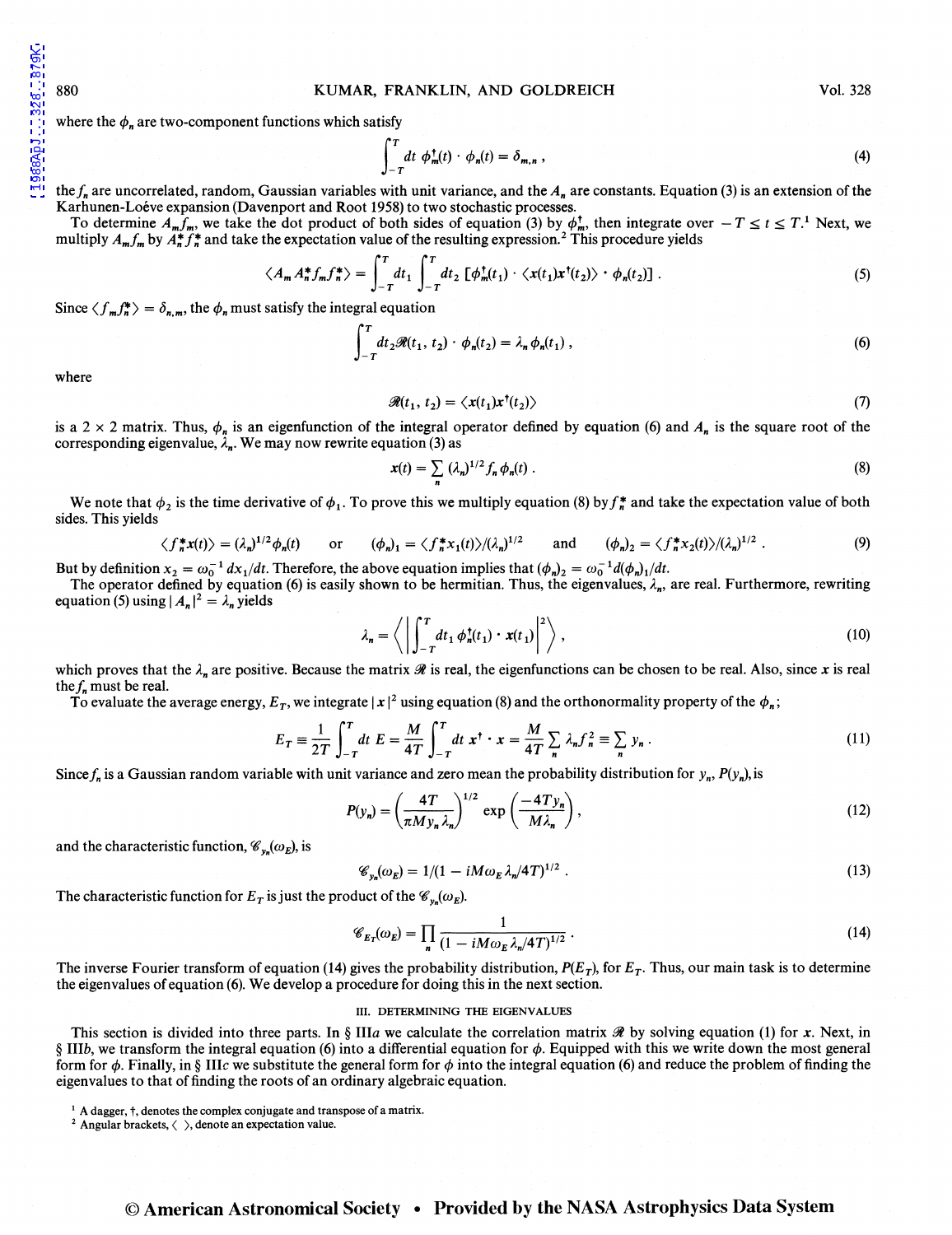1988ApJ...328..879K

# No. 2, 1988 STOCHASTICALLY EXCITED SOLAR p-MODES 881

# a) *Determining The Correlation Matrix*

Throughout this section we take  $F(t)$  to be a Gaussian, white noise, random process. The solution of equation (1) is obtained in the terms of the causal Green's function, G, for a damped harmonic oscillator.

$$
q(t) = \frac{1}{M} \int_{-\infty}^{t} dt' G(t, t') F(t'), \qquad (15)
$$

where

$$
G(t, t') = \frac{1}{\omega_1} \theta(t - t') \exp\left[-\Gamma(t - t')\right] \sin \omega_1(t - t') \,. \tag{16}
$$

Here  $\theta(t)$  is the Heavyside function,  $\theta(t) = 0$  for  $t < 0$  and  $\theta(t) = 1$  for  $t > 0$ .

Using equations (15) and (16) we determine the correlation matrix,  $\mathcal{R}$ , defined by equation (7), to be

$$
\mathcal{R}_{11} \equiv \langle x_1(t_1)x_1(t_2) \rangle = \frac{g\omega_0}{4M^2\Gamma\omega_1} \exp\left(-\Gamma|t_1 - t_2|\right) \cos\left(\omega_1|t_1 - t_2| - \alpha\right) \equiv \frac{g\omega_0}{4M^2\Gamma\omega_1} R_0 ,\qquad (17)
$$

where

$$
\omega_1^2 = \omega_0^2 - \Gamma^2 \,, \qquad \cos \alpha = \frac{\omega_1}{\omega_0} \,, \qquad \sin \alpha = \frac{\Gamma}{\omega_0} \,. \tag{18}
$$

In deriving equation (17) we have used  $\langle F(t_1)F(t_2)\rangle = g \delta(t_1 - t_2)$ . The other components of  $\Re$  may be expressed in terms of  $R_0$ . We find

$$
\mathcal{R}(t_1, t_2) = \frac{g\omega_0}{4M^2\omega_1\Gamma} \left( R_0 \frac{\frac{dR_0}{\omega_0 dt_2}}{-\frac{dR_0}{\omega_0 dt_2} - \frac{d^2R_0}{\omega_0^2 dt_2^2}} \right).
$$
(19)

Using equation (17)

$$
\mathcal{R}(t_1, t_2) = \frac{g\omega_0}{4M^2\omega_1\Gamma} \exp\left(-\Gamma|t_1 - t_2|\right) \begin{bmatrix} \cos\left(\omega_1|t_1 - t_2| - \alpha\right) & \sin\omega_1(t_1 - t_2) \\ -\sin\omega_1(t_1 - t_2) & \cos\left(\omega_1|t_1 - t_2| + \alpha\right) \end{bmatrix} . \tag{20}
$$

## b) *Differential Equation For Eigenvectors*

In order to derive the general form of an eigenvector it is useful to convert the integral equation (6) into a differential equation. To achieve this we exploit a special property of the Fourier transform of the kernel  $\mathcal{R}$ . Let

$$
\mathcal{R}(\tau) = \frac{1}{(2\pi)^{1/2}} \int_{-\infty}^{\infty} d\omega \ \tilde{\mathcal{R}}(\omega) \exp(i\omega \tau) , \qquad (21)
$$

where  $\tau \equiv t_1 - t_2$ . Then  $\tilde{\mathcal{R}}(\omega)$  is determined by taking the Fourier transform of equation (20):

$$
\widetilde{\mathcal{R}}(\omega) = \frac{g\omega_0^2}{(2\pi)^{1/2}M^2[\omega^4 + \omega_0^4 - 2\omega^2\omega_1^2\cos(2\alpha)]}\left(\begin{array}{ccc}\n-\frac{i\omega}{\omega_0} \\
1 & \frac{-i\omega}{\omega_0} \\
\frac{i\omega}{\omega_0} & \frac{\omega^2}{\omega_0^2}\n\end{array}\right).
$$
\n(22)

We note that  $\mathcal{F}(\omega)$  is the ratio of rational functions. This property enables us to convert the integral equation into a differential equation. Rewriting equation (6) in terms of  $\tilde{\mathcal{R}}(\omega)$  we arrive at

$$
\frac{1}{(2\pi)^{1/2}}\int_{-T}^{T}dt'\int_{-\infty}^{\infty}d\omega \exp i\omega(t-t')\frac{\mathscr{P}(i\omega)\cdot\phi(t')}{Q(i\omega)}=\lambda\phi(t)\,,\qquad (23)
$$

where

$$
\widetilde{\mathcal{A}}(\omega) \equiv \frac{\mathcal{P}(i\omega)}{Q(i\omega)}, \qquad Q(i\omega) \equiv \omega^4 + \omega_0^4 - 2\omega_0^2 \omega^2 \cos 2\alpha , \qquad (24)
$$

and  $\mathcal{P}(i\omega)$  is a 2 x 2 matrix equal to  $Q(i\omega)\tilde{\mathcal{R}}(\omega)$ . Operating on equation (23) by  $Q(d/dt)$  we get

$$
\lambda Q\left(\frac{d}{dt}\right)\phi(t) = (2\pi)^{1/2} \mathscr{P}\left(\frac{d}{dt}\right) \cdot \phi(t) \tag{25}
$$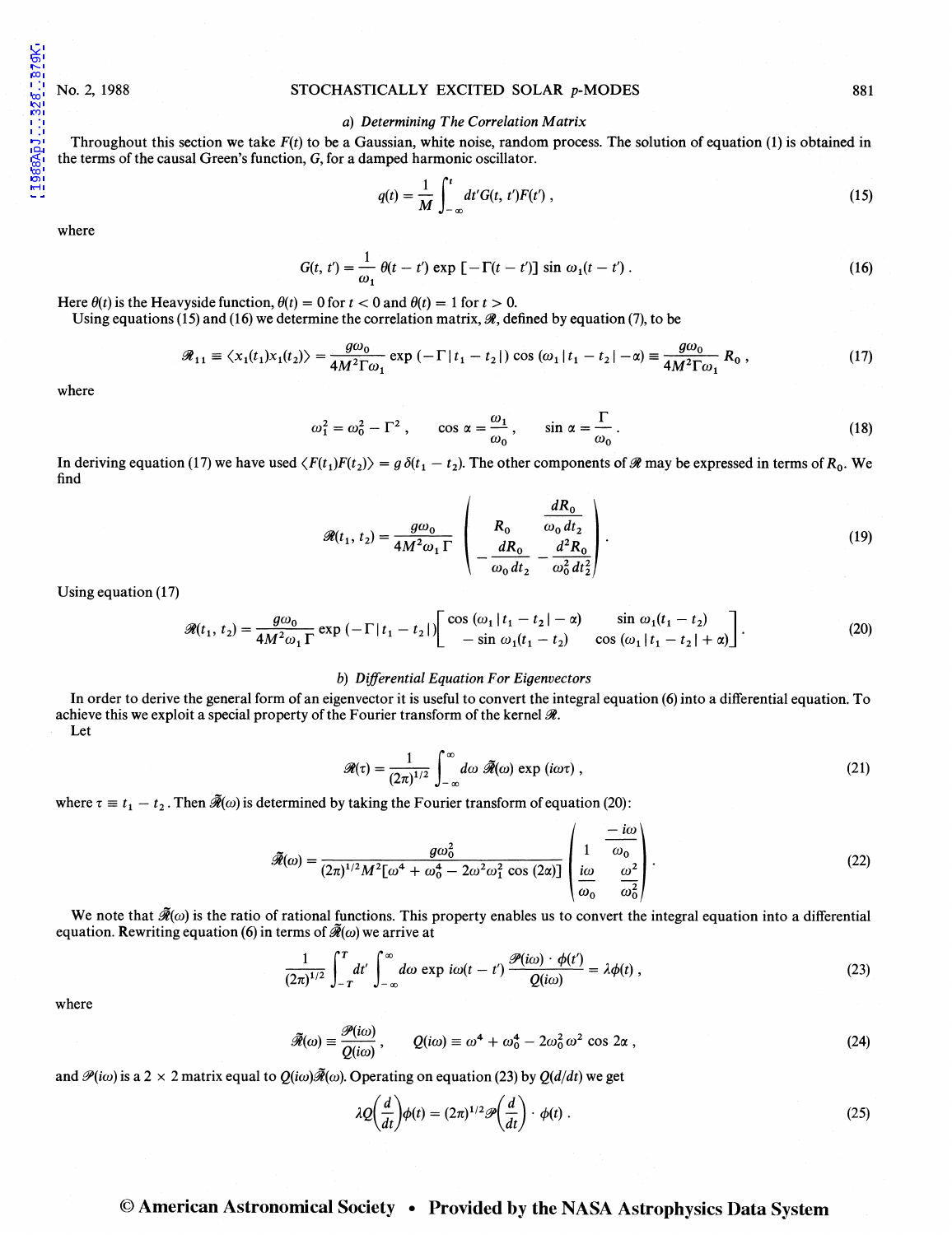## 882 KUMAR, FRANKLIN, AND GOLDREICH

Vol. 328

Then, combining equations (22) and (25) we obtain a pair of differential equations for the components of  $\phi$ :

$$
\lambda' Q(D)\phi_1 = \omega_0(\omega_0 \phi_1 - D\phi_2), \qquad \lambda' Q(D)\phi_2 = \omega_0 D\phi_1 - D^2\phi_2, \qquad (26)
$$

where

$$
\lambda' = \frac{\lambda M^2}{g}, \qquad D \equiv \frac{d}{dt}, \qquad Q(D) = D^4 + 2\omega_0^2 \cos 2\alpha D^2 + \omega_0^4 \,. \tag{27}
$$

Substituting  $\phi_2 = D\phi_1/\omega_0$  into equations (26) yields uncoupled differential equations for  $\phi_1$  and  $\phi_2$ :

$$
Q_1(D)\phi_1 = 0
$$
 and  $Q_1(D)\phi_2 = 0$ , (28)

where

$$
Q_1(D) = \lambda' Q(D) + D^2 - \omega_0^2 \,. \tag{29}
$$

We see from equations (28) and (29) that the general form for the eigenfunctions of equation (6) is a sum of four exponentials, each of which satisfies  $Q_1(D)$  exp  $\beta_k t = 0$ . Furthermore, the  $\beta_k$  cannot be equal to either  $\Gamma \pm i\omega_1$  or  $-\Gamma \pm i\omega_1$  because the four factors of the operator  $Q(D)$  are  $D \pm \Gamma \pm i\omega_1$ . Therefore, if  $Q(D)$  exp  $(\beta_k t) = 0$ ,  $Q_1(D)$  exp  $(\beta_k t) = (D^2 - \omega_0^2)$  exp  $(\beta_k t) \neq 0$ , since  $\omega_0^2 \neq (\Gamma)$  $\pm i\omega_1)^2$ .

We conclude this subsection by summarizing the properties of the eigenfunctions.

1. 
$$
\phi = \begin{pmatrix} \phi_1 \\ D\phi_1/\omega_0 \end{pmatrix}
$$
.  
\n2.  $\phi_1 = \sum_{k=1}^4 a_k \exp(\beta_k t)$ , where  $\beta_k$  is solution of  $Q_1(i\beta_k) = 0$ .  
\n3.  $\beta_k \neq \Gamma \pm i\omega_1$  and  $\beta_k \neq -\Gamma \pm i\omega_1$ .  
\n(30)

#### c) *Algebraic Equation For Eigenvalues*

We substitute the general form for  $\phi$  given by equation (30) into the integral eigenvalue equation (6). Equating the coefficients of the exponentials on both sides of the resulting equation yields a set of algebraic equations which is solved to give the eigenvalues.

The evaluation of the left side of equation (6) is simplified by noting that all of the integrals there can be expressed in terms of the integral of  $R_0 \exp(\beta t)$  which is given below:

$$
2\int_{-T}^{T} dt' R_{0}(t, t') \exp(\beta t') = \frac{8\Gamma\omega_{0}\omega_{1} \exp(\beta t)}{(\beta^{2} + \omega_{0}^{2})^{2} - 4\Gamma^{2}\beta^{2}} - \frac{\exp\left[(t + T)(i\omega_{1} - \Gamma) - \beta T - i\alpha\right]}{\Gamma + \beta - i\omega_{1}}
$$

$$
-\frac{\exp\left[(T - t)(i\omega_{1} - \Gamma) + \beta T - i\alpha\right]}{\Gamma - \beta - i\omega_{1}} - \frac{\exp\left[-(t + T)(i\omega_{1} + \Gamma) - \beta T + i\alpha\right]}{\Gamma + \beta + i\omega_{1}}
$$

$$
-\frac{\exp\left[(t - T)(i\omega_{1} + \Gamma) + \beta T + i\alpha\right]}{\Gamma - \beta + i\omega_{1}}.
$$
(31)

The denominators in this equation do not vanish because  $\beta \neq \Gamma \pm i\omega_1$  and  $\beta \neq -\Gamma \pm i\omega_1$ .

Armed with the above expression and equation (19), we are ready to evaluate the integral in equation (6) for the general  $\phi$  given by equation (30). The first component of equation (6) yields

$$
2\int_{-T}^{T} dt \left[ R_{0}(t, t')\phi_{1}(t') + \frac{1}{\omega_{0}^{2}} \frac{dR_{0}}{dt'} \frac{d\phi_{1}}{dt'} \right] = \sum_{k=1}^{4} \frac{8\Gamma(\omega_{0}^{2} - \beta_{k}^{2})a_{k} \exp(\beta_{k} t) \cos \alpha}{(\beta_{k}^{2} + \omega_{0}^{2})^{2} - 4\Gamma^{2} \beta_{k}^{2}} - \sum_{k=1}^{4} \frac{a_{k}[\omega_{0}^{2} - \beta_{k}(i\omega_{1} - \Gamma)]}{\omega_{0}^{2}(\Gamma + \beta_{k} - i\omega_{1})} \exp[(t + T)(i\omega_{1} - \Gamma) - \beta_{k}T - i\alpha] - \sum_{k=1}^{4} \frac{a_{k}[\omega_{0}^{2} + \beta_{k}(i\omega_{1} - \Gamma)]}{\omega_{0}^{2}(\Gamma - \beta_{k} - i\omega_{1})} \exp[(T - t)(i\omega_{1} - \Gamma) + \beta_{k}T - i\alpha] - \sum_{k=1}^{4} \frac{a_{k}[\omega_{0}^{2} + \beta_{k}(i\omega_{1} + \Gamma)]}{\omega_{0}^{2}(\Gamma + \beta_{k} + i\omega_{1})} \exp[-(t + T)(i\omega_{1} + \Gamma) - \beta_{k}T + i\alpha] - \sum_{k=1}^{4} \frac{a_{k}[\omega_{0}^{2} - \beta_{k}(i\omega_{1} + \Gamma)]}{\omega_{0}^{2}(\Gamma - \beta_{k} + i\omega_{1})} \exp[(t - T)(i\omega_{1} + \Gamma) + \beta_{k}T + i\alpha] - \sum_{k=1}^{4} \frac{a_{k}[\omega_{1}^{2} - \beta_{k}(i\omega_{1} + \Gamma)]}{\omega_{0}^{2}(\Gamma - \beta_{k} + i\omega_{1})} \exp[(t - T)(i\omega_{1} + \Gamma) + \beta_{k}T + i\alpha] - \sum_{k=1}^{4} \frac{a_{k}[\omega_{1}^{2} - \beta_{k}(i\omega_{1} + \Gamma)]}{\omega_{0}^{2}(\Gamma - \beta_{k} + i\omega_{1})} \exp[(t - T)(i\omega_{1} + \Gamma) + \beta_{k}T + i\alpha] - \sum_{k=1}^{4} \frac{a_{k}[\omega_{1}^{2
$$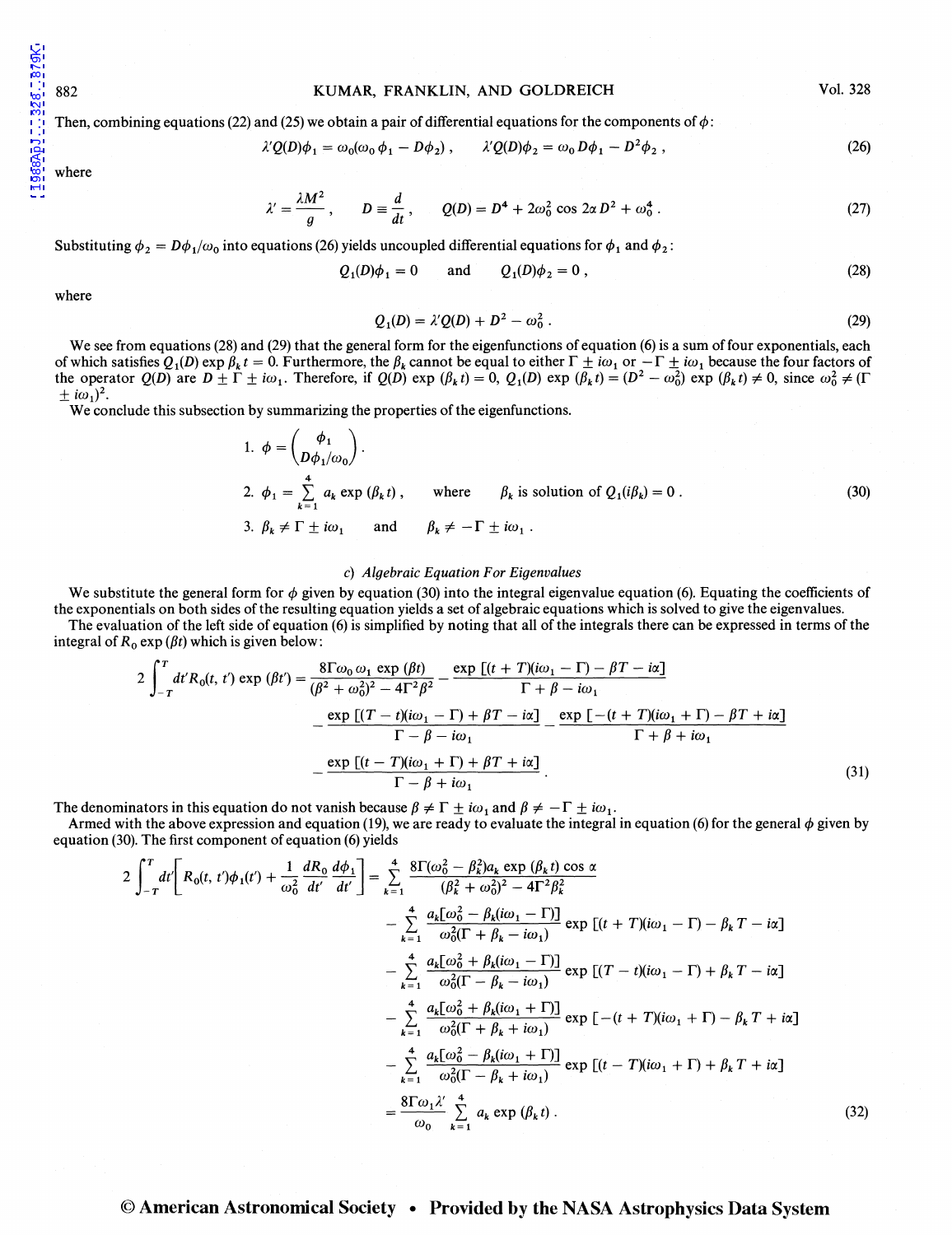1988ApJ...328..879K

## No. 2, 1988 STOCHASTICALLY EXCITED SOLAR p-MODES 883

Comparing the coefficients of the exponential functions,  $\exp \beta_k t$ , on the two sides of the last equation, and recalling that cos  $\alpha =$  $\omega_1/\omega_0$ , we find

$$
\lambda' = \frac{\omega_0^2 - \beta_k^2}{(\beta_k^2 + \omega_0^2)^2 - 4\Gamma^2 \beta_k^2} \quad \text{for} \quad k = 1, 2, 3, 4 \,. \tag{33}
$$

Furthermore, the coefficients of  $\exp t(\pm \Gamma \pm i\omega_1)$  must be zero because  $\beta_k \neq \Gamma \pm i\omega_1$  and  $\beta_k \neq -\Gamma \pm i\omega_1$ . This yields four equations of constraint on the  $a_k$ :

$$
\sum_{k=1}^{4} a_k \left( \frac{\Gamma + \beta_k + i\omega_1}{\Gamma + \beta_k - i\omega_1} \right) \exp\left(-\beta_k T\right) = 0, \qquad \sum_{k=1}^{4} a_k \left( \frac{\Gamma - \beta_k + i\omega_1}{\Gamma - \beta_k - i\omega_1} \right) \exp\left(+\beta_k T\right) = 0,
$$
\n
$$
\sum_{k=1}^{4} a_k \left( \frac{\Gamma + \beta_k - i\omega_1}{\Gamma + \beta_k + i\omega_1} \right) \exp\left(-\beta_k T\right) = 0, \qquad \sum_{k=1}^{4} a_k \left( \frac{\Gamma - \beta_k - i\omega_1}{\Gamma - \beta_k + i\omega_1} \right) \exp\left(+\beta_k T\right) = 0
$$
\n(34)

The existence of a nonzero solution for the  $a_k$  requires that the determinant of the  $4 \times 4$  matrix of the coefficients given by equations (34) vanish. This condition gives one equation for the  $\beta_k$ . Equations (33) provide three more independent constraints on the  $\beta_k$ . These four equations can be solved simultaneously to yield the four  $\beta_k$ . Next, we reduce the four  $\beta_k$  to a single unknown and also reduce the 4  $\times$  4 matrix equation to 2  $\times$  2 block diagnonal form.

Consider two of the four  $\beta_k$ , say  $\beta_1$  and  $\beta_2$ , such that  $\beta_1^2 \neq \beta_2^2$ . Equation (33) is solved to provide a relation between  $\beta_1$  and  $\beta_2$ ,

$$
\beta_1^2 + \beta_2^2 = 4\Gamma^2 - 2\omega_0^2 - 1/\lambda' \,. \tag{35}
$$

It is easy to see from equation (35) that  $\beta_2$ , and hence each of the  $\beta_k$ , must be either real or imaginary. We have shown in § II that the  $\lambda$  are positive. It follows that if  $\Gamma < \omega_0/2$  equation (35) implies that at least one of the  $\beta_k$  must be imaginary. We name the imaginary  $\beta_k$ ,  $\beta_1$ . Since Q is an even polynomial, the  $\beta_k$  must come in pairs of opposite sign. Thus, without loss of generality, the four  $\beta_k$  may be taken to be  $\beta_1$ ,  $\beta_2$ ,  $-\beta_1$  and  $-\beta_2$ 

The first and second constraint equations (34) now take the form

$$
\sum_{k=1}^{2} \left[ a_k \left( \frac{\Omega_+ + \beta_k}{\Omega_- + \beta_k} \right) \exp \left( -\beta_k \right) + b_k \left( \frac{\Omega_+ - \beta_k}{\Omega_- - \beta_k} \right) \exp \left( +\beta_k \right) \right] = 0,
$$
\n
$$
\sum_{k=1}^{2} \left[ a_k \left( \frac{\Omega_+ - \beta_k}{\Omega_- - \beta_k} \right) \exp \left( +\beta_k \right) + b_k \left( \frac{\Omega_+ + \beta_k}{\Omega_- + \beta_k} \right) \exp \left( -\beta_k \right) \right] = 0,
$$
\n(36)

where  $\Omega_{\pm} = \Gamma \pm i\omega_1$ ,  $b_1 = a_3$  and  $b_2 = a_4$ . Adding and subtracting these two equations, we obtain

$$
\sum_{k=1}^{2} z_k \left[ \left( \frac{\Omega_+ + \beta_k}{\Omega_- + \beta_k} \right) \exp \left( -\beta_k T \right) + \left( \frac{\Omega_+ - \beta_k}{\Omega_- - \beta_k} \right) \exp \left( \beta_k T \right) \right] = 0,
$$
\n
$$
\sum_{k=1}^{2} z'_k \left[ \left( \frac{\Omega_+ + \beta_k}{\Omega_- + \beta_k} \right) \exp \left( -\beta_k T \right) - \left( \frac{\Omega_+ - \beta_k}{\Omega_- - \beta_k} \right) \exp \left( \beta_k T \right) \right] = 0,
$$
\n(37)

where

$$
z_1 = a_1 + b_1
$$
,  $z_2 = a_2 + b_2$ ,  $z'_1 = a_1 - b_1$ ,  $z'_2 = a_2 - b_2$ . (38)

Two other equations in the  $z_k$  and the  $z'_k$  are obtained by interchanging  $\Omega_+$  and  $\Omega_-$  in equation (37).

The advantage of these new variables over the  $a_k$  is that they reduce the  $4 \times 4$  matrix which expresses the equations of constraint to 2 x 2 block diagonal form. For convenience, we define  $\beta_j^{(1)} = \beta_j$  and  $\beta_j^{(2)} = -\beta_j$  for  $j = 1, 2$ . Then, the requirement that the determinant of the 4  $\times$  4 matrix vanish reduces to the vanishing of the determinant of either one of the following  $2 \times 2$  matrices:

$$
\begin{vmatrix}\n\sum_{k=1}^{2} \left( \frac{\Omega_{+} + \beta_{1}^{(k)}}{\Omega_{-} + \beta_{1}^{(k)}} \right) \exp \left( -\beta_{1}^{(k)} T \right) ; & \sum_{k=1}^{2} \left( \frac{\Omega_{+} + \beta_{2}^{(k)}}{\Omega_{-} + \beta_{2}^{(k)}} \right) \exp \left( -\beta_{2}^{(k)} T \right) \\
\sum_{k=1}^{2} \left( \frac{\Omega_{-} + \beta_{1}^{(k)}}{\Omega_{+} + \beta_{1}^{(k)}} \right) \exp \left( -\beta_{1}^{(k)} T \right) ; & \sum_{k=1}^{2} \left( \frac{\Omega_{-} + \beta_{2}^{(k)}}{\Omega_{+} + \beta_{2}^{(k)}} \right) \exp \left( -\beta_{2}^{(k)} T \right)\n\end{vmatrix} = 0 ,
$$
\n(39)

or

$$
\begin{vmatrix} \frac{2}{k-1} i^{2k} \left( \frac{\Omega_{+} + \beta_{1}^{(k)}}{\Omega_{-} + \beta_{1}^{(k)}} \right) \exp \left( -\beta_{1}^{(k)} T \right) ; & \frac{2}{k-1} i^{2k} \left( \frac{\Omega_{+} + \beta_{2}^{(k)}}{\Omega_{-} + \beta_{2}^{(k)}} \right) \exp \left( -\beta_{2}^{(k)} T \right) \\ \frac{2}{k-1} i^{2k} \left( \frac{\Omega_{-} + \beta_{1}^{(k)}}{\Omega_{+} + \beta_{1}^{(k)}} \right) \exp \left( -\beta_{1}^{(k)} T \right) ; & \frac{2}{k-1} i^{2k} \left( \frac{\Omega_{-} + \beta_{2}^{(k)}}{\Omega_{+} + \beta_{2}^{(k)}} \right) \exp \left( -\beta_{2}^{(k)} T \right) \end{vmatrix} = 0.
$$
\n(40)

Here,  $\beta_2$  is determined in terms of  $\beta_1$  from equation (35). This completes our reduction of the integral eigenvalue equation (6) to an algebraic equation.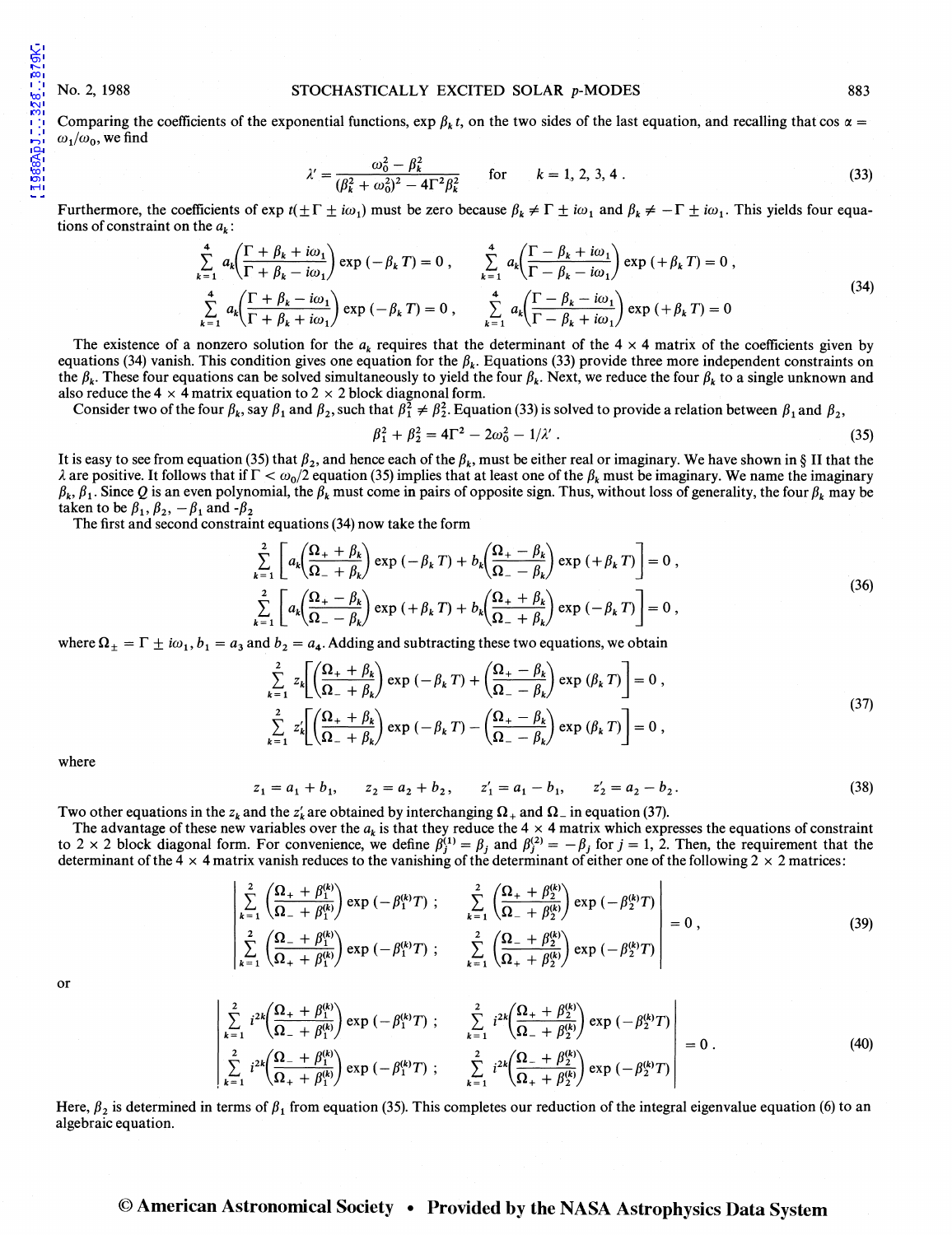1988ApJ...328..879K

#### IV. THE DISTRIBUTION FUNCTIONS

We solve the independent transcendental equations (39) and (40) numerically to obtain two infinite sequences of values for  $\beta_1$ . Given  $\beta_1$ , the eignevalue  $\lambda'$  is obtained from equation (33). We arrange the eigenvalues in each sequence in order of decreasing size and label them by consecutive positive and negative integers, respectively. The sum of all the eigenvalues,  $\lambda_n'$ , is equal to  $T/\Gamma$ . This result follows from equating the expectation value of the integral over  $(-T, T)$  of the absolute square of equation (8) to 2T times the trace of  $\mathcal{R}(t, t)$  obtained from equation (20). The largest eigenvalues, divided by  $T/\Gamma$ , are displayed in Figure 1 for several values of  $\Gamma T$ . Note that the width of the peak decreases with increasing  $\Gamma T$  and that there is approximately unit area under each curve.

To obtain an accurate expression for the characteristic function  $\mathcal{C}_{E_T}$ , the sum of the eigenvalues used in equation (14) must be close to *T*/ $\Gamma$ . As equation (33) indicates,  $\lambda(\beta_1)$  peaks for  $\beta_1$  close to i $\omega_0$  and is independent of *T*. In our determinations of  $\mathscr{C}_{E_T}$  we use only the few largest  $\lambda_n$  for  $\Gamma T \lesssim 1$  but more than a hundred for  $\Gamma T \gtrsim 10$ .

The probability distribution function is obtained by taking the inverse Fourier transform of  $\mathcal{C}_{E_T}$ . It is a function of twodimensionless parameters,  $\Gamma T$  and  $\Gamma/\omega_0$ . For  $\Gamma/\omega_0 \ll 1$ , the case of interest to us, the dependence on  $\Gamma/\omega_0$  is very weak and may be ignored. Figure 2 displays the distribution function for several values of  $\Gamma T$ . For  $\Gamma T \ll 1$  the distribution function has the Boltzmann form; that is, it is a decreasing exponential. With increasing  $\Gamma T$  the peak of the distribution functions narrows and it shifts toward the mean energy of the oscillator. For  $\Gamma T \ge 1$  the distribution function tends to a  $\delta$ -function. The limiting distributions can be obtained analytically from equations (6), (19), and (30).

Our calculations for the distribution functions successfully passed the following three tests. Both the integrated distribution functions and the mean energy are independent of T and the sum of the  $\lambda'_n$  are equal to  $T/\Gamma$ . There is one additional test of our calculations. For  $\Gamma T \gtrsim 1$  the orthogonal series expansion of *x* is approximately the same as the Fourier series expansion over the interval  $(-T, T)$ , as expected.

#### V. NUMERICAL SIMULATIONS

We can model the random force  $F(t)$  as a Poisson process by setting it equal to a random sequence of  $\delta$ -function impulses which occur at times  $t_n$ . The time intervals

$$
\Delta t_n \equiv t_{n+1} - t_n \tag{41}
$$

are independent random variables. The probability density for the waiting time between impulses,  $\Delta t$ , is given by

$$
P(\Delta t) = r \exp(-r \Delta t), \qquad (42)
$$

where  $r$  denotes the average number of impulses per unit time. The random variable  $\Delta t$  may be generated from a random variable  $y$ which is uniformly distributed on the interval  $(0,1)$  by using the relation

$$
\Delta t = -\frac{1}{r} \ln \left( y \right). \tag{43}
$$

Between impulses  $q(t)$  satisfies the homogeneous version of equation (1) and can be written in the form

$$
q_n(t) = A_n \exp\left[-(\Gamma - i\omega_1)(t - t_n)\right] + A_n^* \exp\left[-(\Gamma + i\omega_1)(t - t_n)\right],\tag{44}
$$



Number

FIG. 1.-Plot of the largest eigenvalues ( $\lambda'$ ) times  $\Gamma/T$  for the two families of eigenfunctions for three cases of averaging times. The eigenvalues have been arranged in a descending series and labeled by positive and negative integers for the two families. Solid curve is for  $TT = 0.5$ , dashed curve is for  $TT = 4$ , and the dash-dot curve is for  $\Gamma T = 32$ .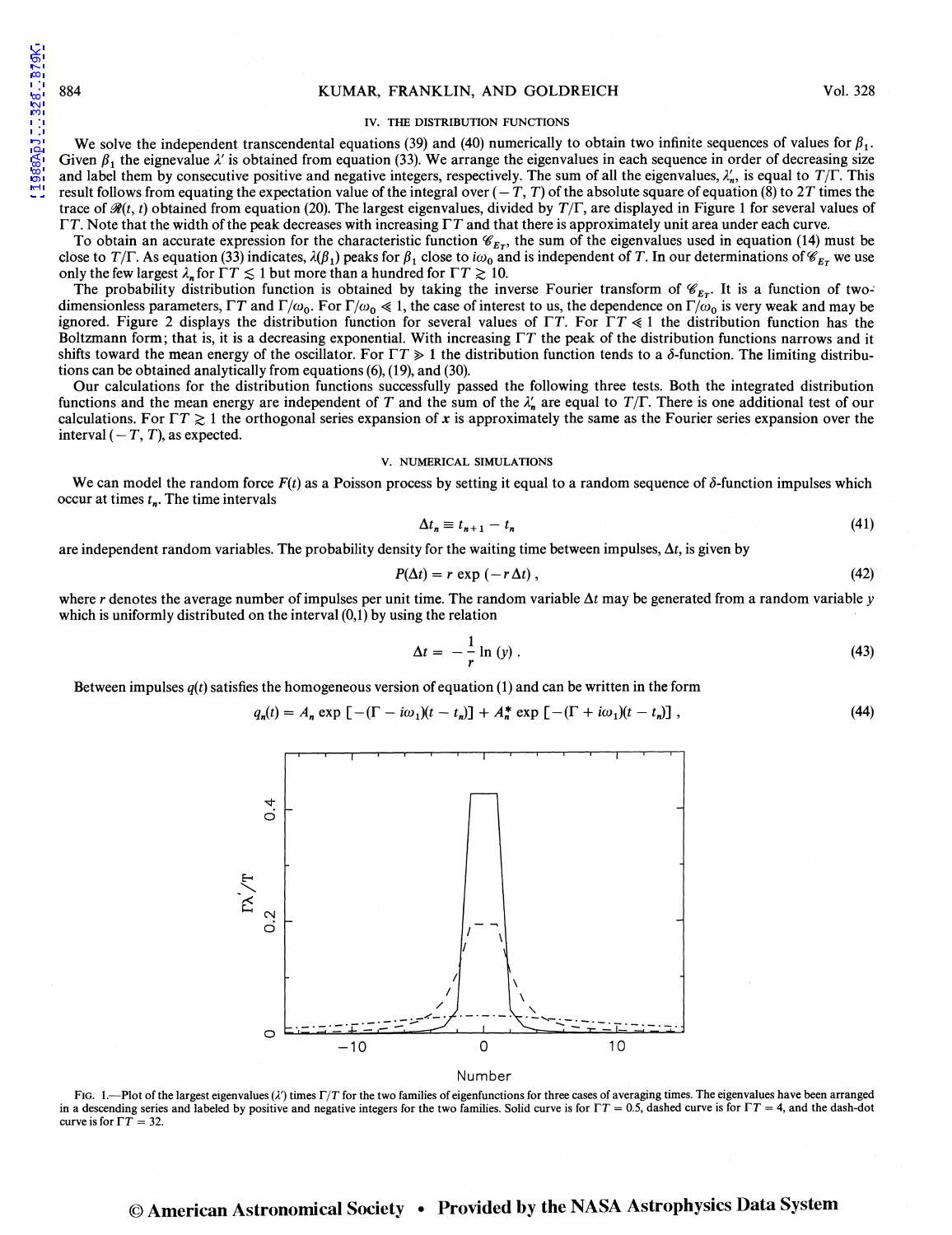1988ApJ...328..879K

## No. 2, 1988 STOCHASTICALLY EXCITED SOLAR p-MODES

for  $t_n \leq t < t_{n+1}$ . Inserting  $F(t) = p \delta(t - t_{n+1})$ , where p is a random sign ( $\pm$  1), into equation (15) we obtain

$$
q_{n+1}(t) = q_n(t) + \frac{p}{M} G(t, t_{n+1}).
$$
\n(45)

Substituting for the Green's function, G, from equation (16), equations (44) and (45) define a mapping from  $A_n$  and  $A_{n+1}$ , namely,

$$
A_{n+1} = A_n \exp\left[-\Delta t_n(\Gamma - i\omega_1)\right] - \frac{ip}{2\omega_1} \,. \tag{46}
$$

We define  $E_n$  to be the energy immediately following the *n*th impulse at  $t = t_n$ . With the aid of equations (2) and (44) it may be expressed as

$$
E_n = M\omega_0^2 [4 |A_n|^2 + A_n^2 + A_n^{*2} - A_n^2 \exp(2i\alpha) - A_n^{*2} \exp(-2i\alpha)] ,
$$
 (47)

where  $\sin \alpha = \Gamma/\omega_0$ .

We have now assembled all the ingredients needed to calculate a string of values of  $E_n$ . The initial conditions are specified by choosing a value for  $A_0$ . The time intervals between consecutive impulses are determined from equation (43) with the values of y obtained from a uniform random number generator. The new amplitude and the energy of the oscillator immediately after an impulse are calculated using equations (46) and (47), respectively. Taking a running mean over time *2T* of the sequence of values for *E* yields a sequence of values for  $E_T$ . It is then a straightforward matter to compute approximate distribution functions for  $E_T$  and to demonstrate empirically that they converge to the distribution functions derived theoretically.

A theoretically computed distribution function for  $E<sub>T</sub>$  corresponds to an infinite data sample, whereas observations inevitably produce a finite data sample. Figure 2 illustrates how observationally determined distribution functions might appear in comparison to our theoretically predicted ones. These plots display approximate distribution functions computed from data simulated for



FIG. 2.-The heavy solid curves are theoretically determined distribution functions for four different values of  $\Gamma T$ , and in each case are same in the range  $10 \le \omega_0/\Gamma \le \infty$ . The light solid curves are distribution functions obtained from a string of simulated data 100 daming times long, with r equal to five hits per period  $10 \le \omega_0/\Gamma \le \infty$ . and  $\omega/\Gamma = 10^3$ .

# © American Astronomical Society • Provided by the NASA Astrophysics Data System

885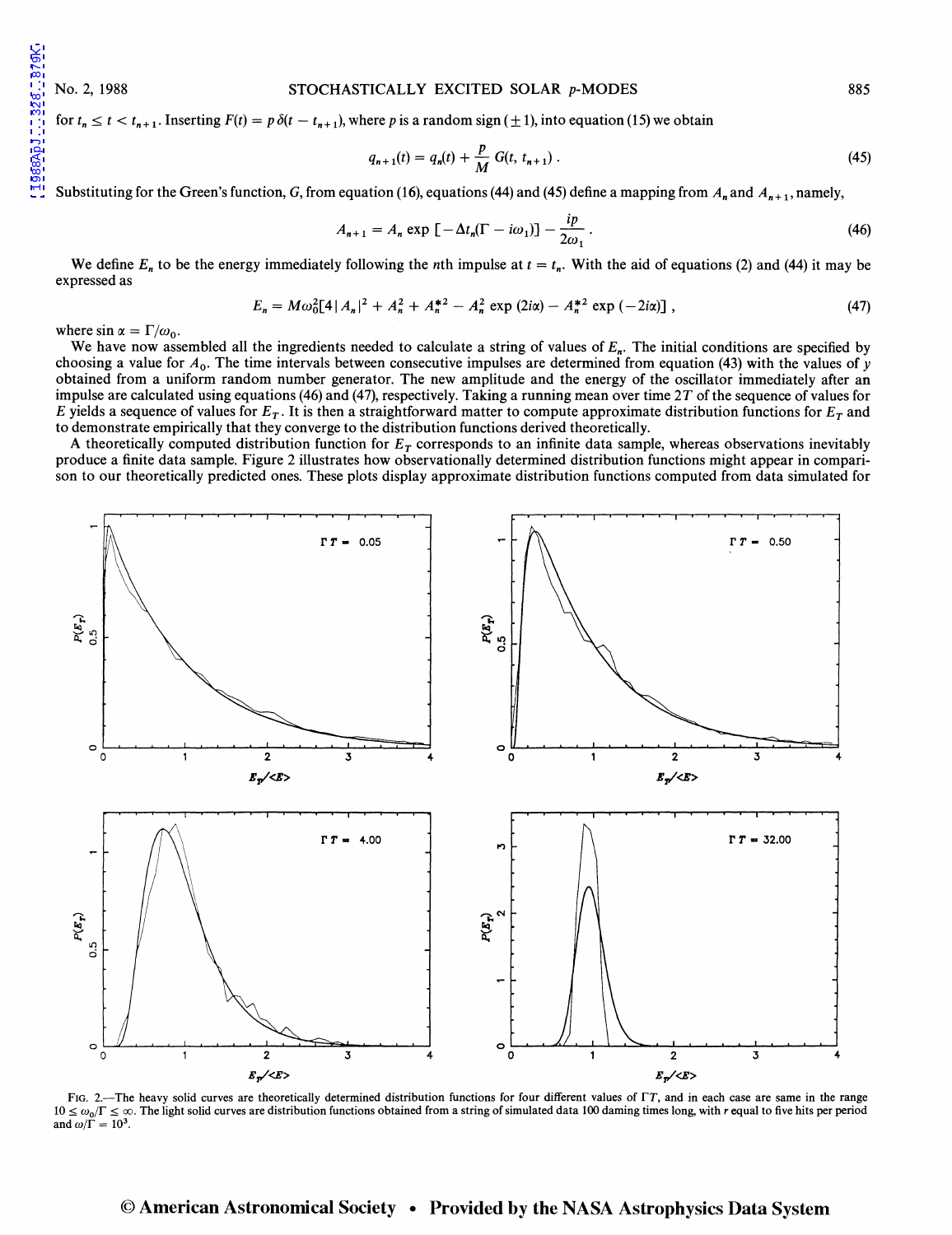



100 damping times, along with the theoretical distribution functions. The distribution function obtained from a simulated data of 1000 damping times is quite indistinguishable from the theoretical distribution. In addition, we show in Figure 3 a portion of the strings of values of  $E_T$  from which each of these distribution functions is obtained.

#### VI. OBSERVATIONAL IMPLICATIONS

One of our goals is to determine, with the help of the observations, if the solar p-modes are randomly excited. So far our discussion has been rather abstract, and consequently its relevance to the excitation of the solar oscillations may be a bit obscure. Here, we briefly indicate some ways in which the results of this investigation might aid in the understanding of the solar oscillations.

The most obvious application of our results would be to compare the theoretically calculated distribution functions for  $E_T$  with those determined from observations of solar p-modes. The observational determination of the distribution function requires many independent samples of *ET* for a single mode. Since the lifetimes of the modes in the *5* minute band are of order days, rather lengthy data strings will be required to obtain accurate distribution functions for single modes (see Fig. 2). A more economical approach might be to treat modes with the same *n* and I but different *m* as copies of a single mode. It might be still better to further enlarge the set of similar modes to include those with a range of I values at a fixed value of *n.* For instance, lumping together all modes with fixed *n* having  $90 < l < 110$  and including all values of *m* gives a set of  $\sim$  4000 individual modes.

The spectral density of a random process is the expectation value of the time-averaged, absolute square of the finite Fourier transform in the limit of infinite averaging time. The Wiener-Khinchin theorem (Goodman 1985) states that the spectral density is equal to the Fourier transform of the autocorrelation function. Thus, the spectral density for *q*,  $P_q(\omega)$ , is equal to  $\tilde{\mathcal{R}}_{11}(\omega)/\omega_0^2$ , which from equation (22) is given by

$$
P_q(\omega) = \frac{g}{(2\pi)^{1/2} M^2} \frac{1}{(\omega^2 - \omega_0^2)^2 + 4\omega^2 \Gamma^2} \,. \tag{48}
$$

To a very good approximation  $P_a(\omega)$  is Lorentzian, with line width,  $\Gamma$ , near the peak of the power spectrum which is located at